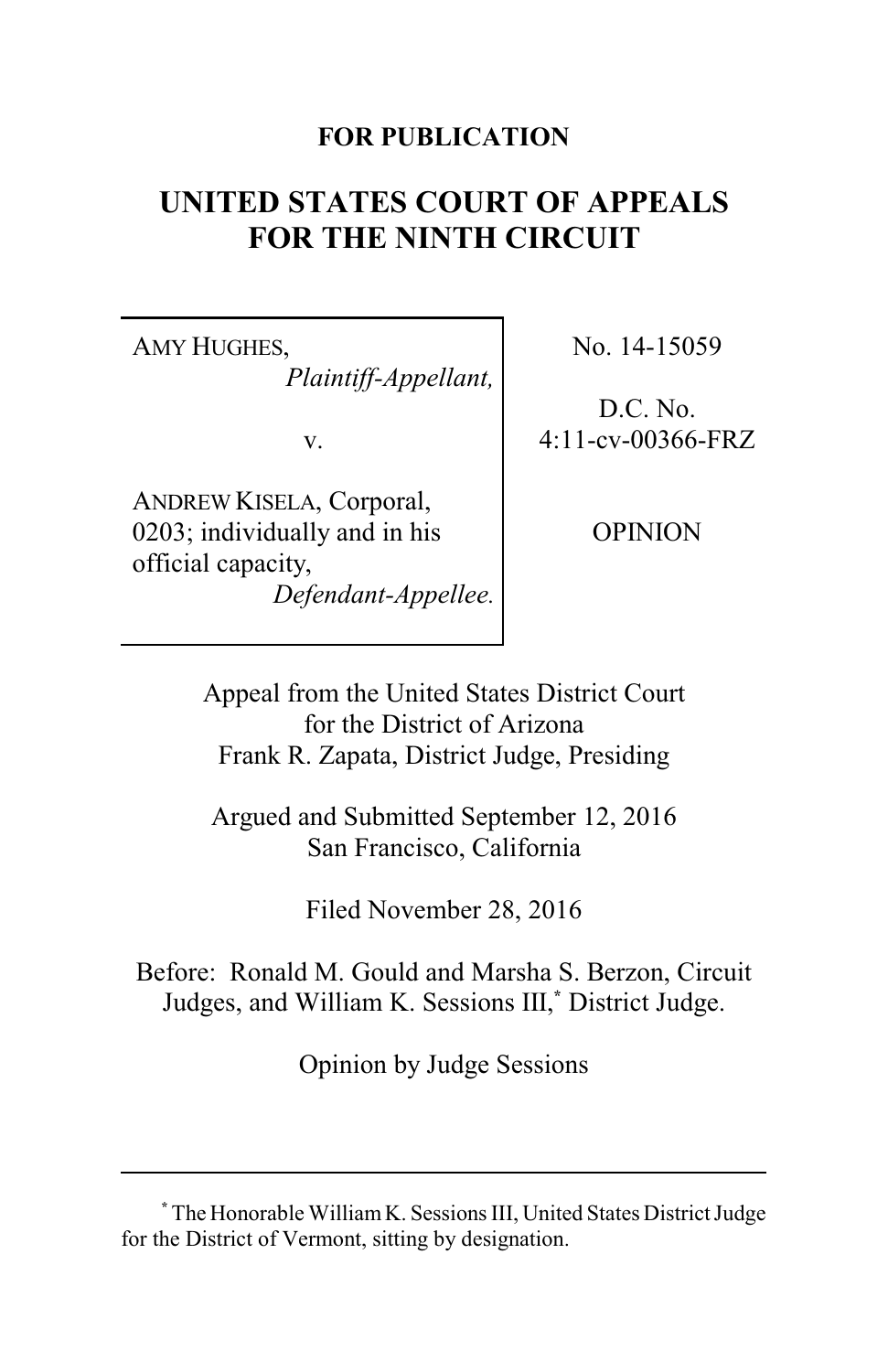## **SUMMARY\*\***

## **Civil Rights**

The panel reversed the district court's summary judgment in favor of a University of Arizona police officer and remanded in a 42 U.S.C. § 1983 action in which plaintiff alleged that the officer used excessive force when he shot her four times.

After receiving a report of a person hacking at a tree with a knife, police officers responded to the scene and upon their arrival saw plaintiff carrying a large kitchen knife. Plaintiff began walking toward another woman and did not comply with the officers' demands to drop the knife. Unable to approach the two women because of a chain-link fence, defendant shot plaintiff four times.

The panel held that material questions of fact, such as the severity of the threat, the adequacy of police warnings, and the potential for less intrusive means were plainly in dispute. Defendant therefore was not entitled to summary judgment with respect to the reasonableness of his actions.

The panel further held that defendant was not entitled to qualified immunity. The panel determined that the facts, viewed in plaintiff's favor, presented the police shooting a woman who was committing no crime and holding a kitchen knife. While the woman with the knife may have been acting erratically, was approaching a third party, and did not

**<sup>\*\*</sup>** This summary constitutes no part of the opinion of the court. It has been prepared by court staff for the convenience of the reader.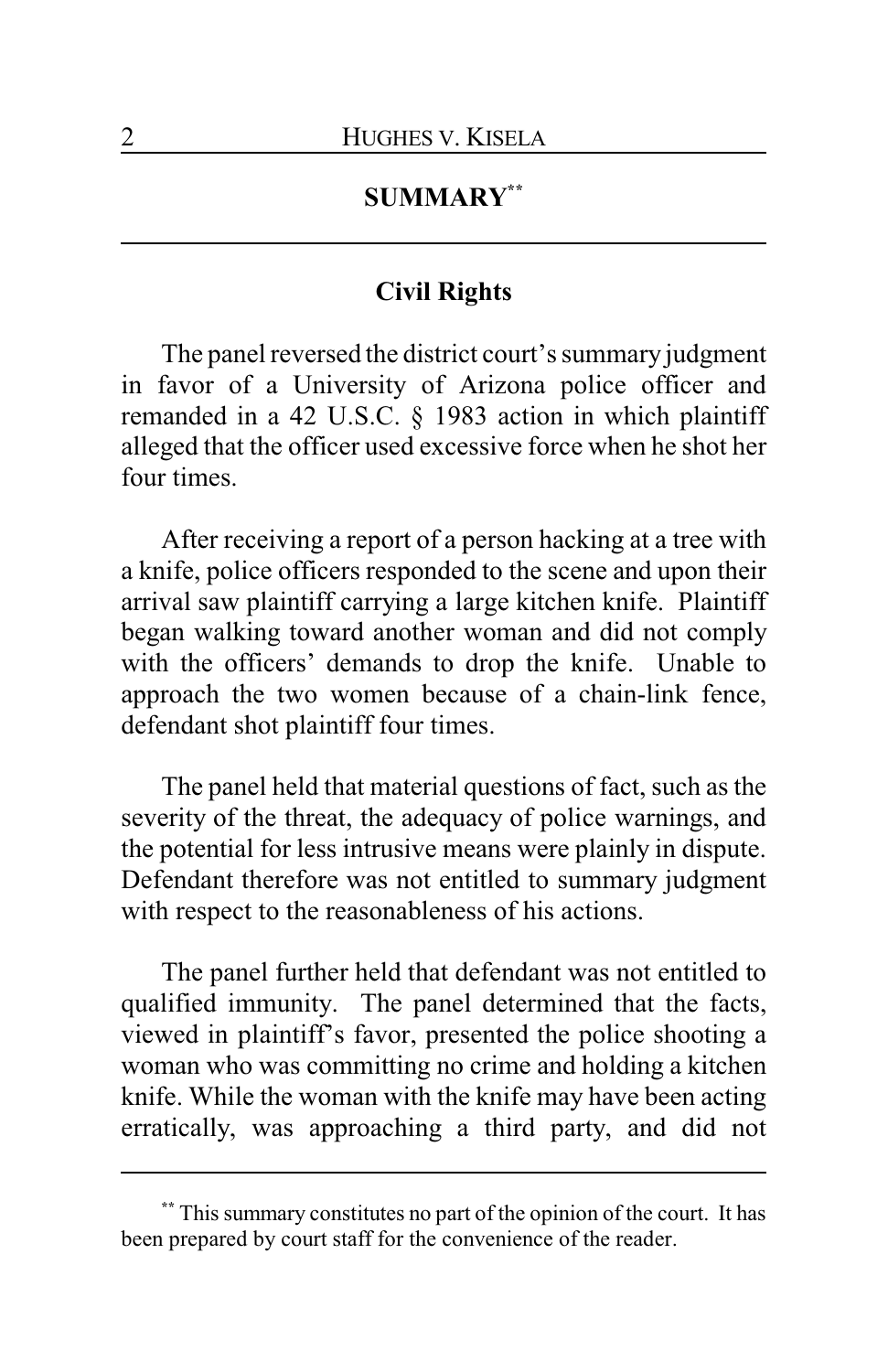immediately comply with orders to drop the knife, a rational jury—accepting the facts in the light most favorable to plaintiff —could find that she had a constitutional right to walk down her driveway holding a knife without being shot.

## **COUNSEL**

Vince Rabago (argued) and Stacy Scheff, Vince Rabago Law Office PLC, Tucson, Arizona, for Plaintiff-Appellant.

Robert R. McCright (argued), Assistant Attorney General; Thomas C. Horne, Arizona Attorney General; Office of the Attorney General, Tucson, Arizona; for Defendant-Appellee.

## **OPINION**

SESSIONS, District Judge:

After receiving a report of a person hacking at a tree with a knife, three members of the University of Arizona Police Department (UAPD) responded to the scene. Upon their arrival, the officers saw Plaintiff Amy Hughes carrying a large kitchen knife. Ms. Hughes then began to walk toward another woman, Sharon Chadwick, at which point the police yelled for her to drop the knife. Ms. Hughes did not comply. Ms. Chadwick has submitted an affidavit in which she describes Ms. Hughes's demeanor at the time as composed and non-threatening. Multiple witnesses attest that Ms. Hughes never raised the knife as she neared Ms. Chadwick. Unable to approach the two women because of a chain-link fence, defendant and UAPD Corporal Andrew Kisela shot Ms. Hughes four times.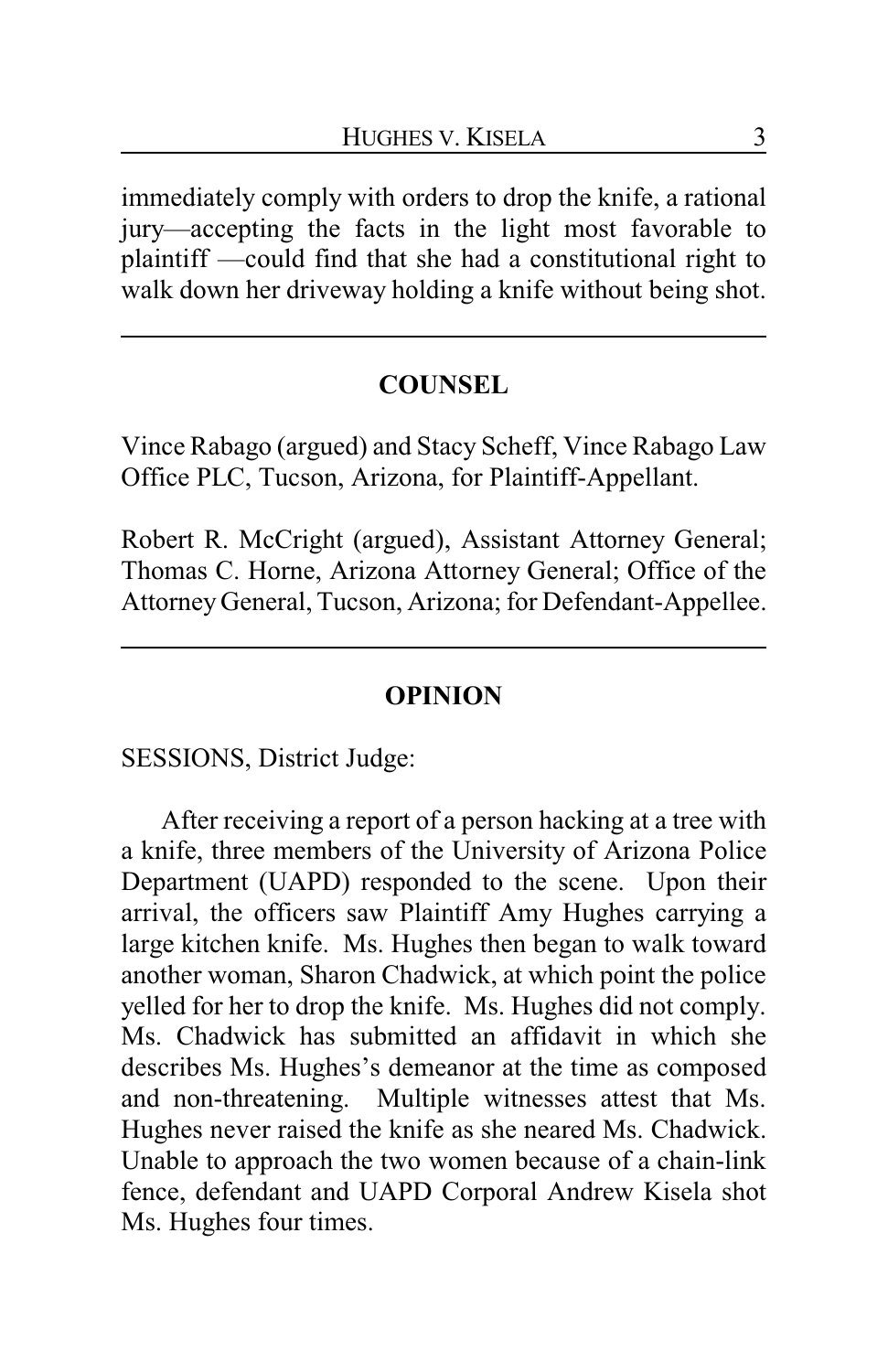Ms. Hughes brings suit under 42 U.S.C. § 1983 claiming excessive force in violation of her constitutional rights. The district court granted summary judgment in favor of Corporal Kisela, concluding that his actions were reasonable and that he was entitled to qualified immunity. The facts when viewed in the light most favorable to Ms. Hughes do not support the district court's decision. We reverse and remand for further proceedings.

#### **FACTUAL BACKGROUND**

On May 21, 2010, Corporal Kisela and UAPD officer-intraining Alex Garcia were monitoring the Tucson Police Department radio when they heard a "check welfare" call regarding a woman reportedly hacking at a tree with a large knife. The officers drove to the location and were told by the reporting party that the person with the knife had been acting erratically. UAPD Officer Lindsay Kunz also responded to the call.

The following events occurred in less than one minute. Soon after the three officers arrived, Amy Hughes emerged from her house carrying a large kitchen knife. Sharon Chadwick was standing outside the house in the vicinity of the driveway. According to Ms. Chadwick's affidavit, Ms. Hughes was composed and content as she exited the house, holding the kitchen knife down to her side with the blade pointing backwards. Ms. Chadwick submits that she was never in fear, and did not feel that Ms. Hughes was a threat.

As Ms. Hughes approached Ms. Chadwick, the officers each drew their guns and ordered her to drop the knife. Although Corporal Kisela contends that the officers yelled numerous time for Ms. Hughes to drop the knife, Ms.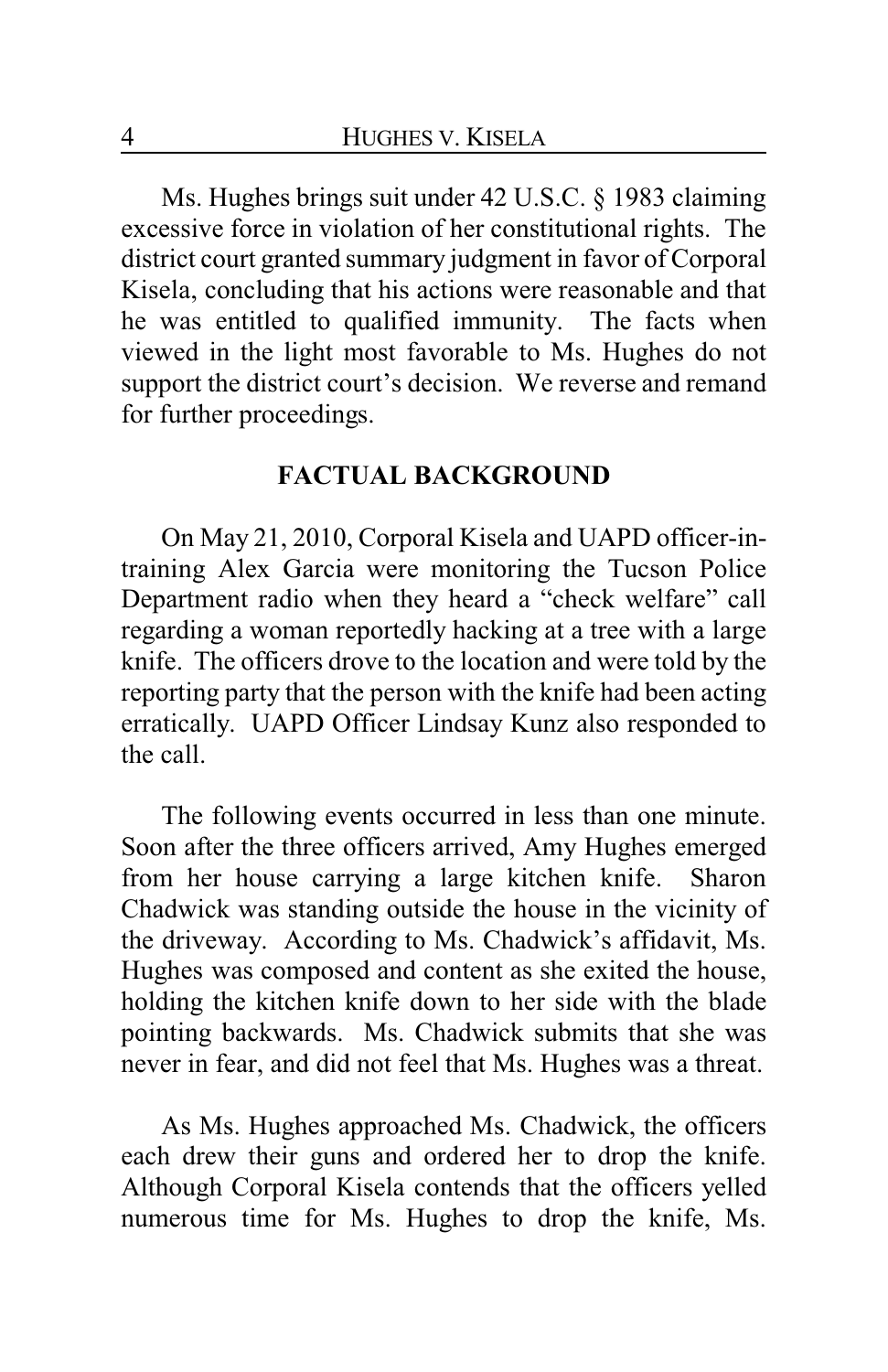Chadwick recalls hearing only two commands in quick succession. Ms. Hughes did not drop the knife and continued to move toward Ms. Chadwick. Corporal Kisela recalls seeing Ms. Hughes raise the knife as if to attack. Officers Garcia and Kunz later told investigators that they did not see Ms. Hughes raise the knife.

A chain link fence at the edge of the property prevented the officers from getting any closer to the two women. Because the top of the fence obstructed his aim, Corporal Kisela dropped down and fired four shots through the fence. Each of the shots struck Ms. Hughes, causing her to fall at Ms. Chadwick's feet. Her injuries were not fatal.

In an interview with police after the shooting, Ms. Chadwick explained that she and Ms. Hughes lived together, and that she had managed Ms. Hughes's behavior in the past. She also informed police that Ms. Hughes had been diagnosed with bipolar disorder and was taking medication. Ms. Chadwick believes that Ms. Hughes did not understand what was happening when the police yelled for her to drop the knife. She also believes that Ms. Hughes would have given her the knife if asked, and that the police should have afforded her that opportunity.

#### **STANDARD OF REVIEW**

A district court's grant of a motion for summary judgment is reviewed de novo*. Colwell v. Bannister*, 763 F.3d 1060, 1065 (9th Cir. 2014). "Summary judgment is appropriate only 'if the pleadings, the discovery and disclosure materials on file, and any affidavits show that there is no genuine issue as to any material fact and that the movant is entitled to judgment as a matter of law.'" *Stoot v. City of Everett*,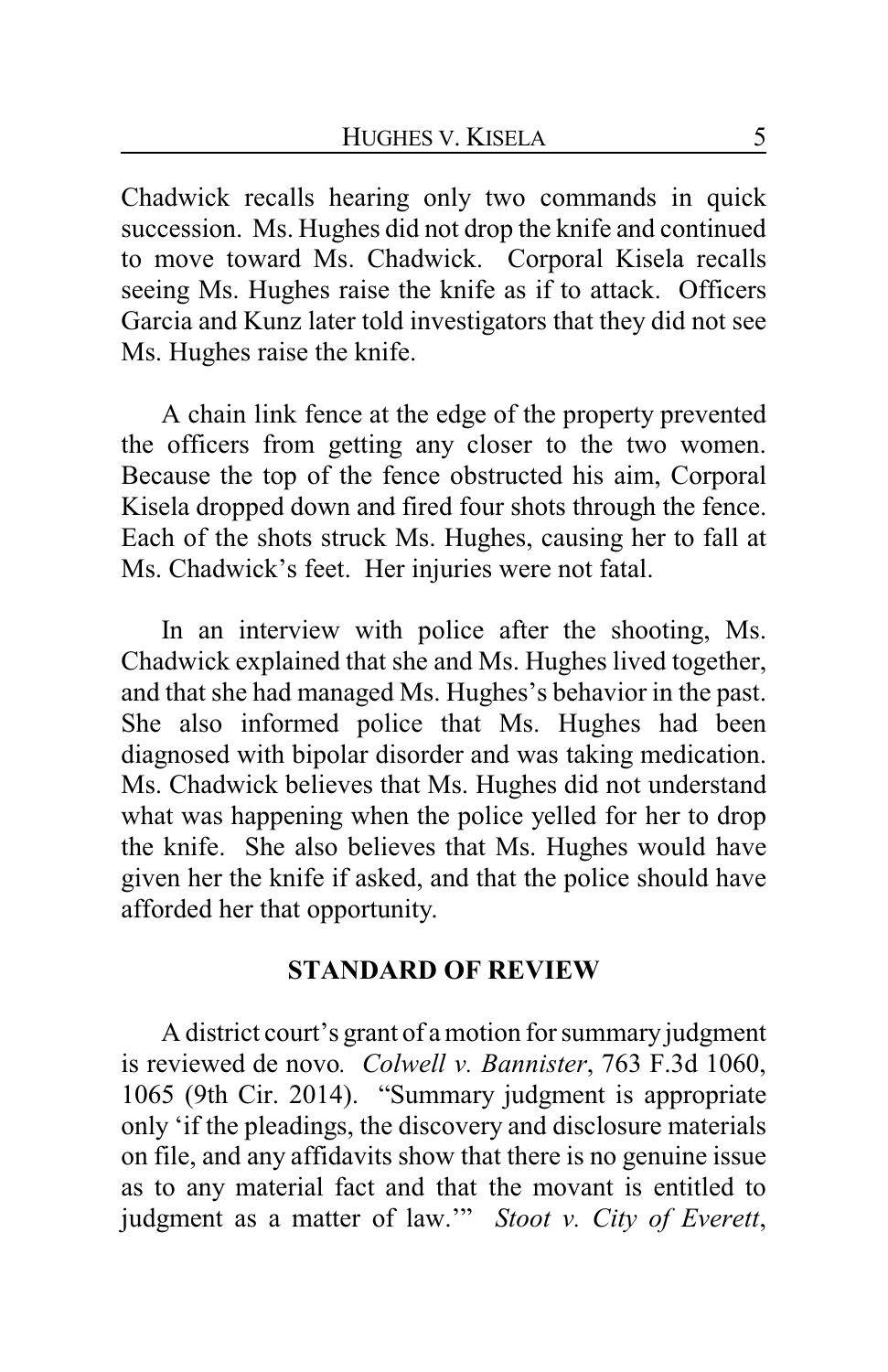582 F.3d 910, 918 (9th Cir. 2009) (quoting Fed. R. Civ. P. 56(c)). In reviewing a summary judgment ruling, we draw all reasonable inferences in favor of the non-moving party. *Galvin v. Hay*, 374 F.3d 739, 745 (9th Cir. 2004). We are obligated to construe the record in the light most favorable to the party opposing summary judgment. *See Matsushita Elec. Indus. Co. v. Zenith Radio Corp.*, 475 U.S. 574, 587 (1986). We review an officer's entitlement to qualified immunity de novo. *Glenn v. Washington Cty.*, 673 F.3d 864, 870 (9th Cir. 2011).

### **DISCUSSION**

### **I. Excessive Force**

When evaluating a Fourth Amendment claim of excessive force, courts ask "whether the officers' actions are 'objectively reasonable' in light of the facts and circumstances confronting them." *Graham v. Connor*, 490 U.S. 386, 397 (1989). This inquiry "requires a careful balancing of 'the nature and quality of the intrusion on the individual's Fourth Amendment interests' against the countervailing governmental interests at stake." *Id.* at 396 (quoting *Tennessee v. Garner*, 471 U.S. 1, 8 (1985)). "The calculus of reasonableness must embody allowance for the fact that police officers are often forced to make split-second judgments—in circumstances that are tense, uncertain, and rapidly evolving—about the amount of force that is necessary in a particular situation." *Id.* at 396–97. Reasonableness therefore "must be judged from the perspective of a reasonable officer on the scene, rather than with the 20/20 vision of hindsight." *Id.* at 396.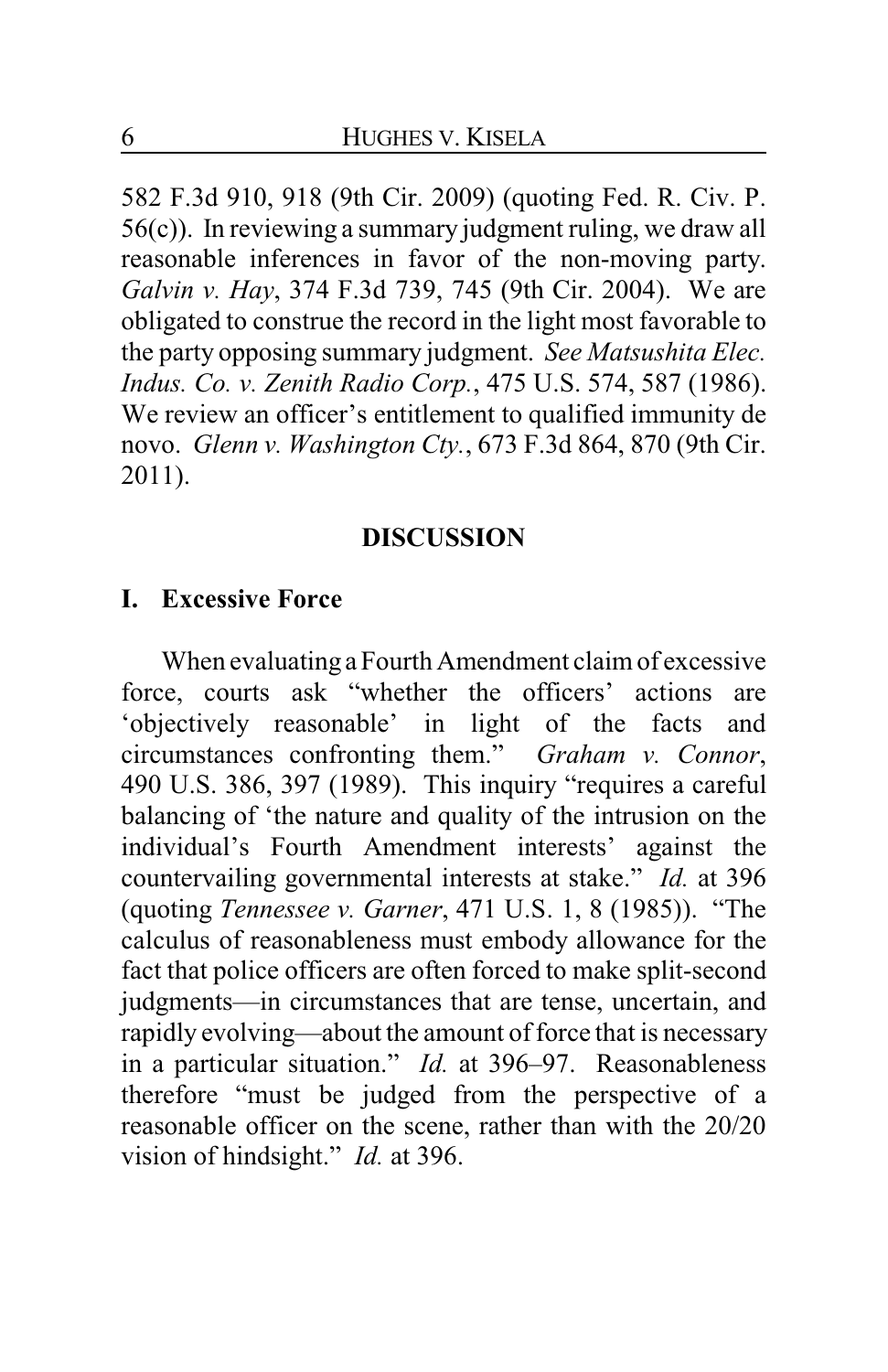The strength of the government's interest in the force used is evaluated by examining three primary factors: (1) "the severity of the crime at issue,"  $(2)$  "whether the suspect poses an immediate threat to the safety of the officers or others," and (3) "whether [s]he is actively resisting arrest or attempting to evade arrest by flight." *Id.* (citing *Garner*, 471 U.S. at 8–9). The "'most important' factor under *Graham* is whether the suspect posed an 'immediate threat to the safety of officers or third parties.'" *George v. Morris*, 736 F.3d 829, 838 (9th Cir. 2013) (quoting *Bryan v. MacPherson*, 630 F.3d 805, 826 (9th Cir. 2010)).

The factors identified in *Graham* are not exclusive. *See Bryan*, 630 F.3d at 826. When assessing the officer's conduct, a court must examine "the totality of the circumstances and consider 'whatever specific factors may be appropriate in a particular case, whether or not listed in *Graham*.'" *Id.* (quoting *Franklin v. Foxworth*, 31 F.3d 873, 876 (9th Cir. 1994)). Other relevant factors may include the availability of less intrusive force, whether proper warnings were given, and whether it should have been apparent to the officer that the subject of the force used was mentally disturbed. *See, e.g., Bryan*, 630 F.3d at 831; *Deorle v. Rutherford*, 272 F.3d 1272, 1282–83 (9th Cir. 2001). With respect to the possibility of less intrusive force, officers need not employ the least intrusive means available so long as they act within a range of reasonable conduct. *See Scott v. Henrich*, 39 F.3d 912, 915 (9th Cir. 1994).

In this case, when viewing the facts in the light most favorable to Ms. Hughes, the record does not support Corporal Kisela's perception of an immediate threat. Officer Garcia told Tucson police that Ms. Hughes did not raise the knife and did not make any aggressive or threatening actions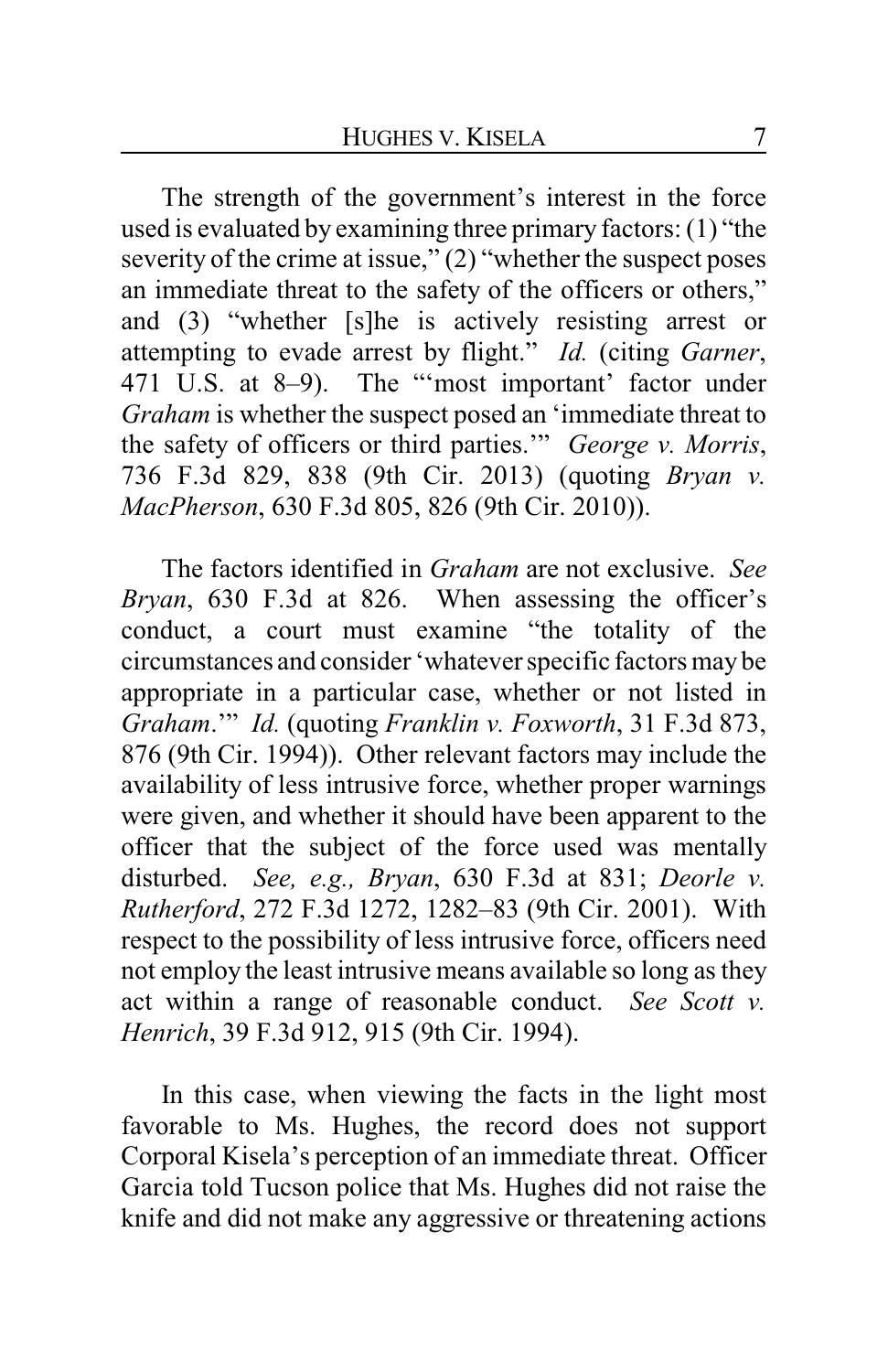toward Ms. Chadwick. Officer Kunz similarly did not see Ms. Hughes raise her arm. Ms. Chadwick describes Ms. Hughes as having been composed and non-threatening immediately prior to the shooting. **1**

Corporal Kisela was undoubtedly concerned for Ms. Chadwick's safety. He had received a report of a person with a knife acting erratically, and soon thereafter saw that same person still holding a knife and approaching another individual. In some situations, "[i]f the person is armed . . . a furtive movement, harrowing gesture, or serious verbal threat might create an immediate threat." *George*, 736 F.3d at 838. Nonetheless, "a simple statement by an officer that he fears for his safety or the safety of others is not enough; there must be objective factors to justify such a concern." *Deorle*, 272 F.3d at 1281 ("A desire to resolve quickly a potentially dangerous situation is not the type of governmental interest that, standing alone, justifies the use of force that may cause serious injury."); *see also Harris v. Roderick*, 126 F.3d 1189, 1204 (9th Cir. 1997) ("Law enforcement officials may not kill suspects who do not pose an immediate threat to their safety or to the safety of others simply because they are armed."). Here, viewing those "objective factors" in a light most favorable to Ms. Hughes, a rational jury could find that she did not present an immediate threat to the safety of others, and that Corporal Kisela's response was unreasonable. *Id.*

**<sup>1</sup>** While Ms. Chadwick's description may not be entirely consistent with some of her other statements in the record, "we must draw all justifiable inferences in favor of [Ms. Hughes], including questions of credibility and of the weight to be accorded particular evidence." *Masson v. New Yorker Magazine, Inc*., 501 U.S. 496, 520 (1991).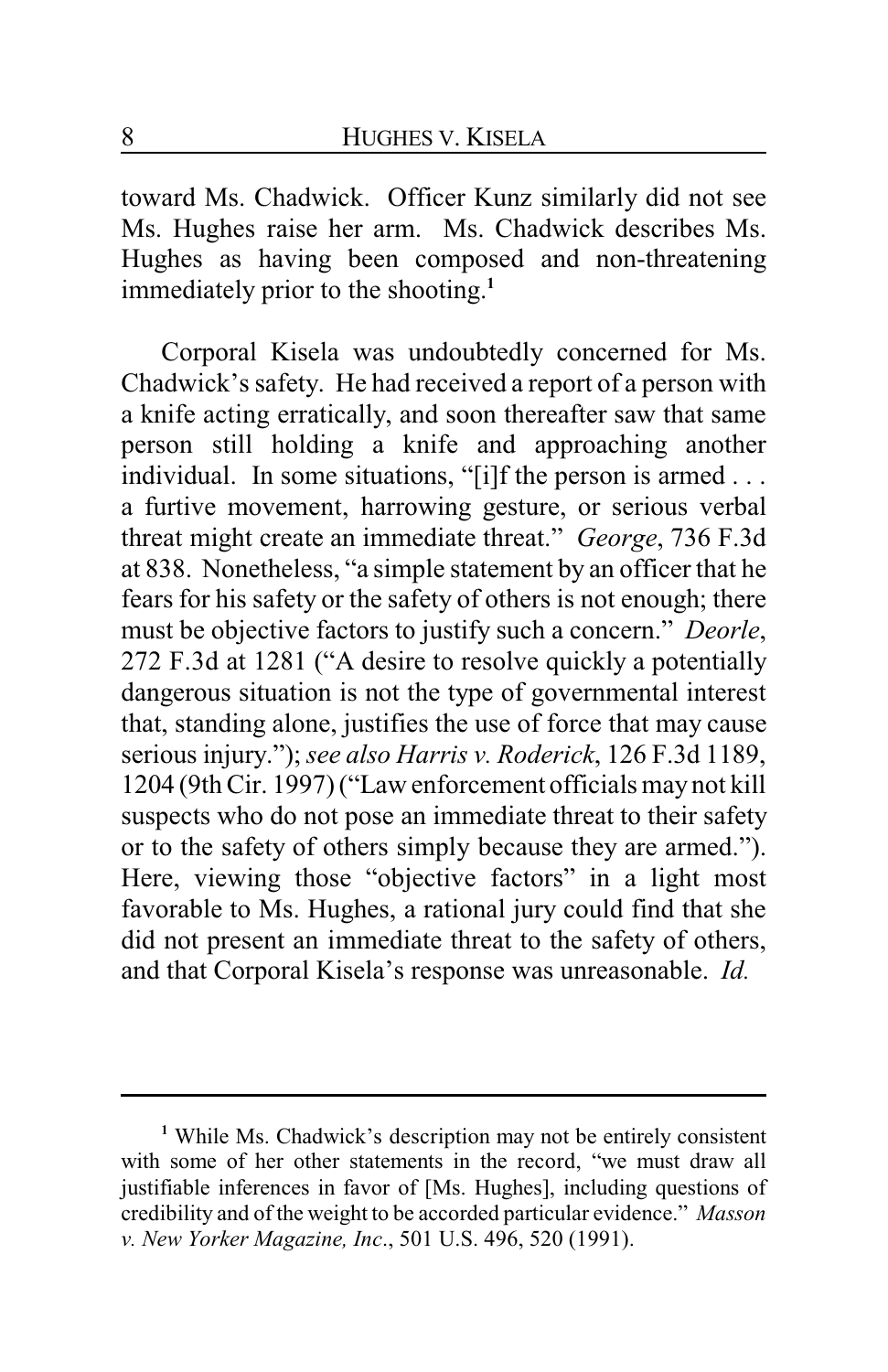The question of the severity of the crime being committed also weighs in Ms. Hughes's favor. The three officers present at the time of the shooting were responding to a "check welfare" call. No crime was reported. As in *Deorle*, where the police shot a mentally ill man acting strangely, the officers arrived "not to arrest [Ms. Hughes], but to investigate [her] peculiar behavior." 272 F.3d at 1280–81. And also as in *Deorle*, this was not a situation of a "lone police officer suddenly confronted by a dangerous armed felon . . . ." *Id.* at 1283. The majority in *Deorle* noted that "[t]he character of the offense is often an important consideration in determining whether the use of force was justified," and ultimately concluded that "where the crime being committed, if any, was minor and the danger to . . . others appear to have been minimal," the governmental interest in using force was "clearly not substantial." *Id.* at 1280–82. A rational jury, viewing the facts in a light most favorable to Ms. Hughes, could reach the same conclusion here.

The third factor cited in *Graham*, whether the suspect was resisting or seeking to evade arrest, does not apply as the events in this case occurred too quickly for the officers to make an arrest attempt. A related issue is Ms. Hughes's disregard of the officers' commands to drop the knife. It is undisputed that officers yelled at least twice for her to drop the knife. If the case goes to trial, the jury may hear evidence of several additional warnings. At summary judgment, however, the Chadwick affidavit plays an important role on this point. Ms. Chadwick heard only two warnings in quick succession, and perceived that Ms. Hughes did not understand what was happening. Whether the police should have perceived this is a question for the jury.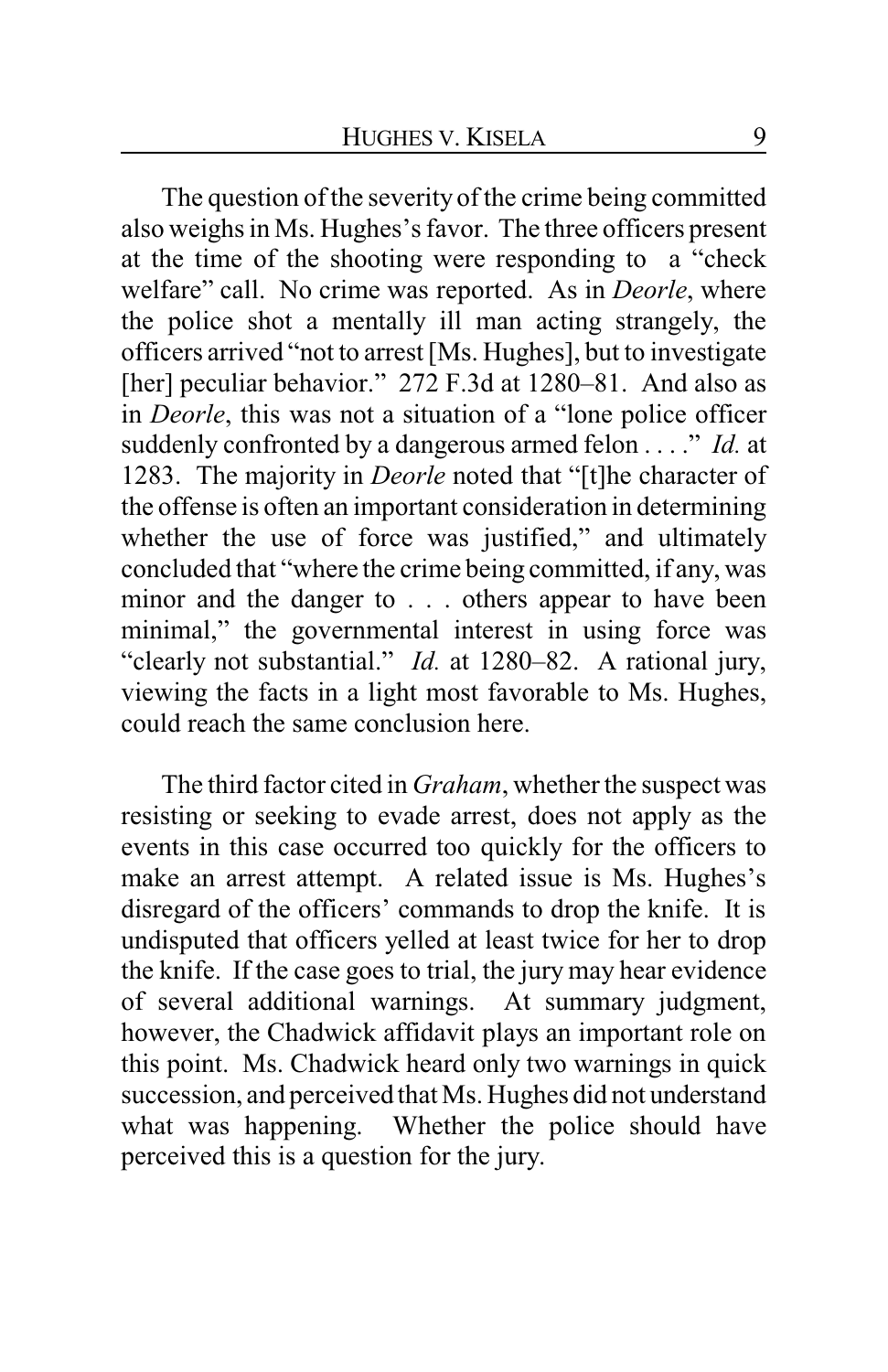At the time, the police were privy to facts suggesting that Ms. Hughes might have a mental illness. The initial report was to "check welfare" of a person trying to cut down a tree with a knife. Upon arriving at the scene, the reporting party informed Corporal Kisela that this same person was acting erratically. Just prior to the shooting, Corporal Kisela himself recalled Ms. Hughes "stumbling" toward Ms. Chadwick.

This Court has "refused to create two tracks of excessive force analysis, one for the mentally ill and one for serious criminals." *Bryan*, 630 F.3d at 829. The Court has, however, "found that even when an emotionally disturbed individual is acting out and inviting officers to use deadly force to subdue him, the governmental interest in using such force is diminished by the fact that the officers are confronted . . . with a mentally ill individual." *Id.* (citation and internal quotation marks omitted). A reasonable jury could conclude, based upon the information available to Corporal Kisela at the time, that there were sufficient indications of mental illness to diminish the governmental interest in using deadly force.

Another factor to be considered is whether there were less intrusive means that could have been used before employing deadly force. As noted previously, officers "need not avail themselves of the least intrusive means of responding to an exigent situation; they need only act within that range of conduct we identify as reasonable." *Henrich*, 39 F.3d at 915. However, "police are 'required to consider [w]hat other tactics if any were available,'" and whether there are "clear, reasonable and less intrusive alternatives" to the force being contemplated. *Bryan*, 630 F.3d at 831 (quoting *Headwaters Forest Def. v. Cty. of Humboldt*, 240 F.3d 1185, 1204 (9th Cir. 2000)); *see also Smith v. City of Hemet*, 394 F.3d 689,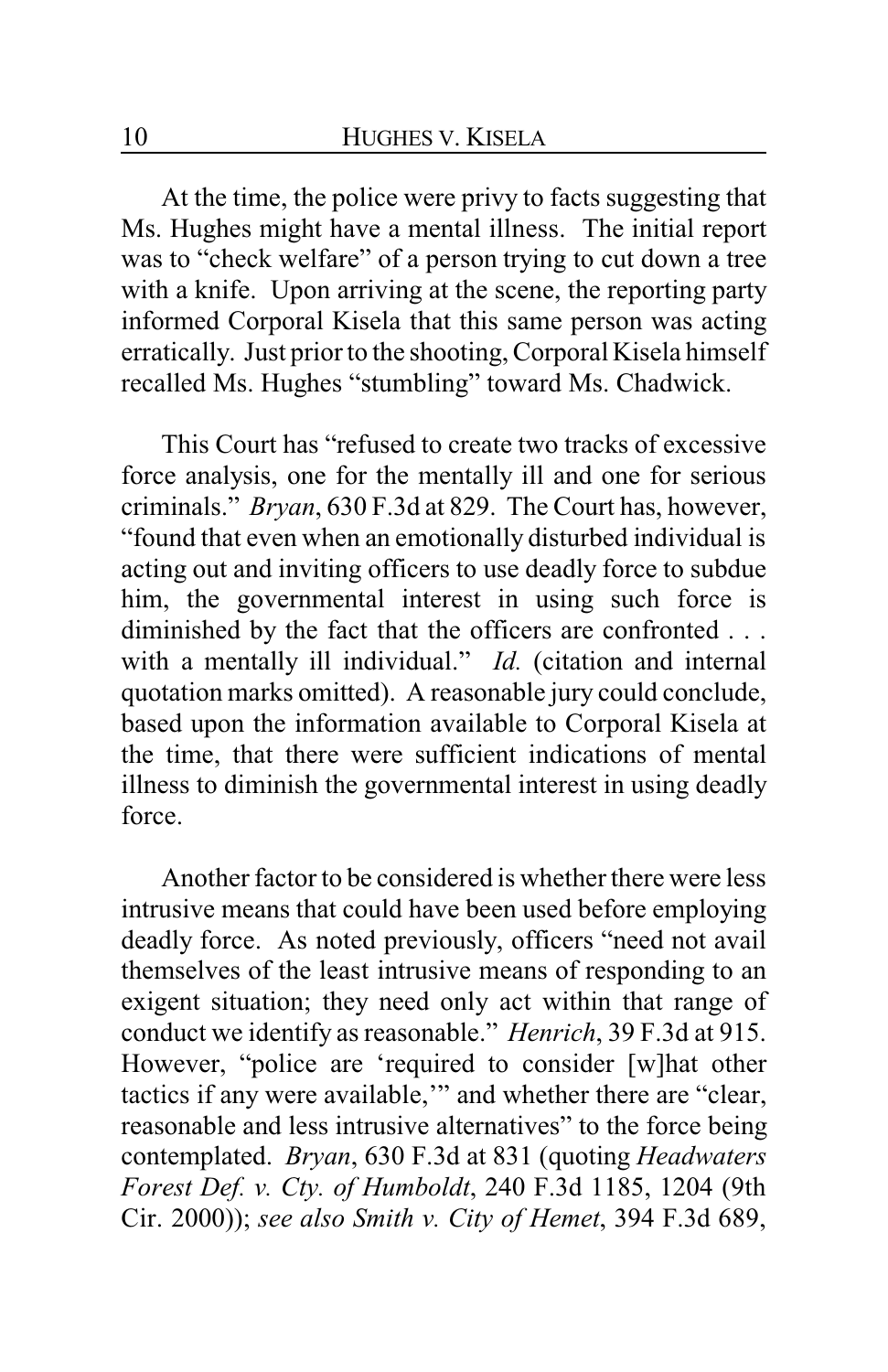703 (9th Cir. 2005) (holding that officers should consider "alternative techniques available for subduing [a suspect] that presented a lesser threat of death or serious injury").

In this case, the record includes expert opinions about the reasonableness of using a firearm in this situation. Ms. Hughes's expert concluded that Corporal Kisela should have used his Taser, and that shooting through the fence was both dangerous and excessive. Corporal Kisela's expert opined that a Taser would likely have become tangled in the fence, and that the shooting was reasonable. It is well established that a jury may hear expert testimony in this type of case, and rely upon such evidence in assessing whether the officer's use of force was unreasonable. *See Larez v. City of Los Angeles*, 946 F.2d 630, 635 (9th Cir. 1991) (as amended) (finding that testimony of "an expert on proper police procedures and policies" was relevant and admissible). Here, the differences in the experts' opinions reinforce our conclusion that there are questions for a jury to consider in determining whether Ms. Hughes's constitutional rights were violated.

This Court has noted that "[b]ecause [the question of excessive force] nearly always requires a jury to sift through disputed factual contentions, and to draw inferences therefrom, we have held on many occasions that summary judgment or judgment as a matter of law in excessive force cases should be granted sparingly." *Santos v. Gates*, 287 F.3d 846, 853 (9th Cir. 2002); *see also Liston v. Cty. of Riverside*, 120 F.3d 965, 976 n.10 (9th Cir. 1997) (as amended) ("We have held repeatedly that the reasonableness of force used is ordinarily a question of fact for the jury."). This is such a case. Material questions of fact, such as the severity of the threat, the adequacy of police warnings, and the potential for less intrusive means are plainly in dispute. *See, e.g.*, *City of*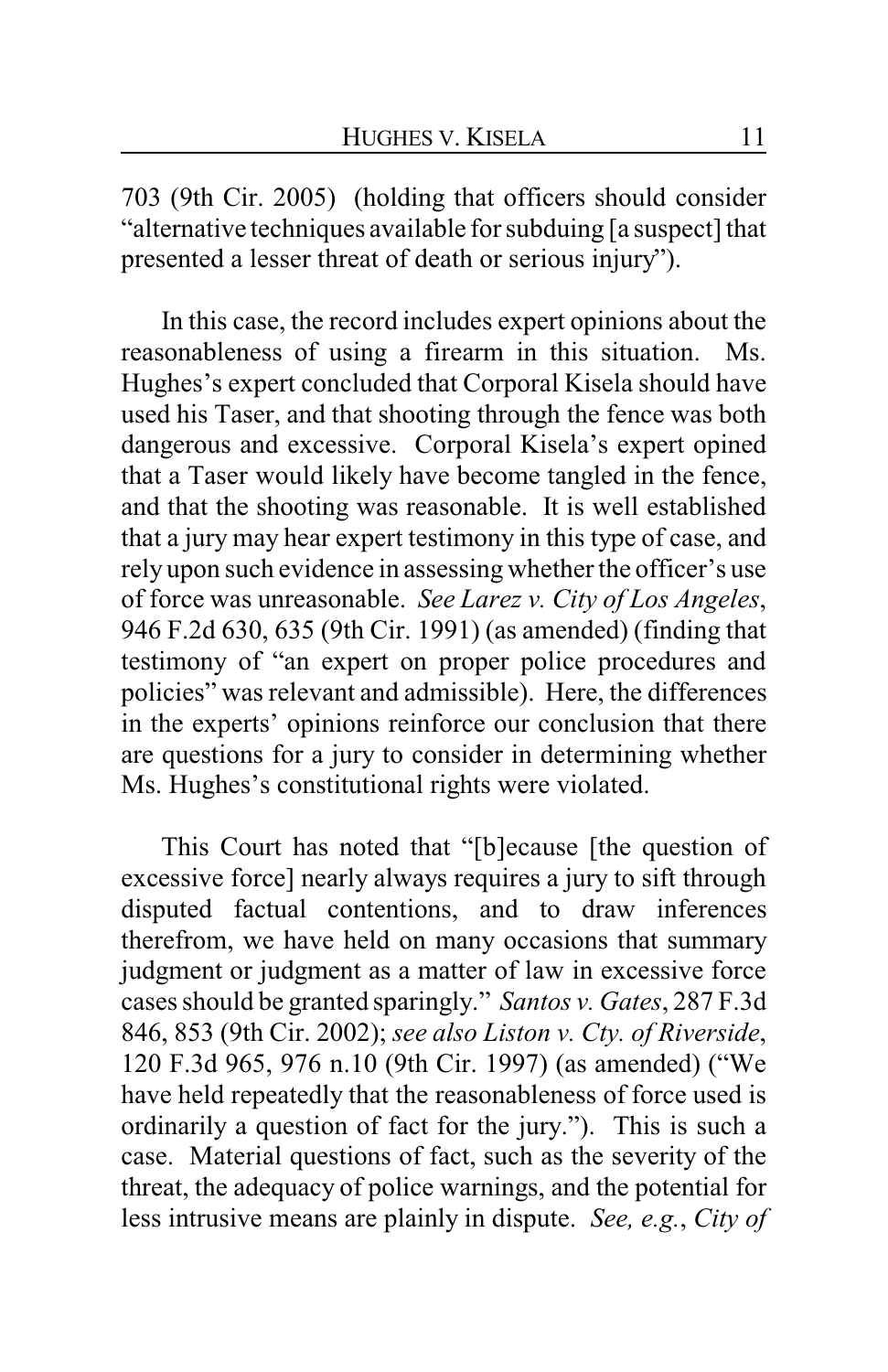*Hemet*, 394 F.3d at 703 ("Considering the severity and extent of the force used, the three basic *Graham* factors, and the availability of other means of accomplishing the arrest, it is evident that the question whether the force used here was reasonable is a matter that cannot be resolved in favor of the defendants on summary judgment."). Corporal Kisela is not entitled to summary judgment with respect to the reasonableness of his actions.

## **II. Qualified Immunity**

The district court determined that because Corporal Kisela acted reasonably, it need not reach the question of qualified immunity. Nonetheless, the court commented that "under the totality of the circumstances and the standard of whether it would be clear to a reasonable officer that his conduct was unlawful in the situation he confronted, it appears that [Corporal Kisela's] conduct was reasonable; [Corporal Kisela] would therefore be entitled to qualified immunity." As discussed above, there are questions of fact in dispute that foreclose a finding of reasonableness as a matter of law. We therefore undertake a qualified immunity analysis.

The Supreme Court has explained that "[t]he doctrine of qualified immunity protects government officials 'from liability for civil damages insofar as their conduct does not violate clearly established statutory or constitutional rights of which a reasonable person would have known.'" *Pearson v. Callahan*, 555 U.S. 223, 231 (2009) (quoting *Harlow v. Fitzgerald*, 457 U.S. 800, 818 (1982)). Qualified immunity shields an officer from liability even if his or her actions resulted from "a mistake of law, a mistake of fact, or a mistake based on mixed questions of law and fact." *Groh v.*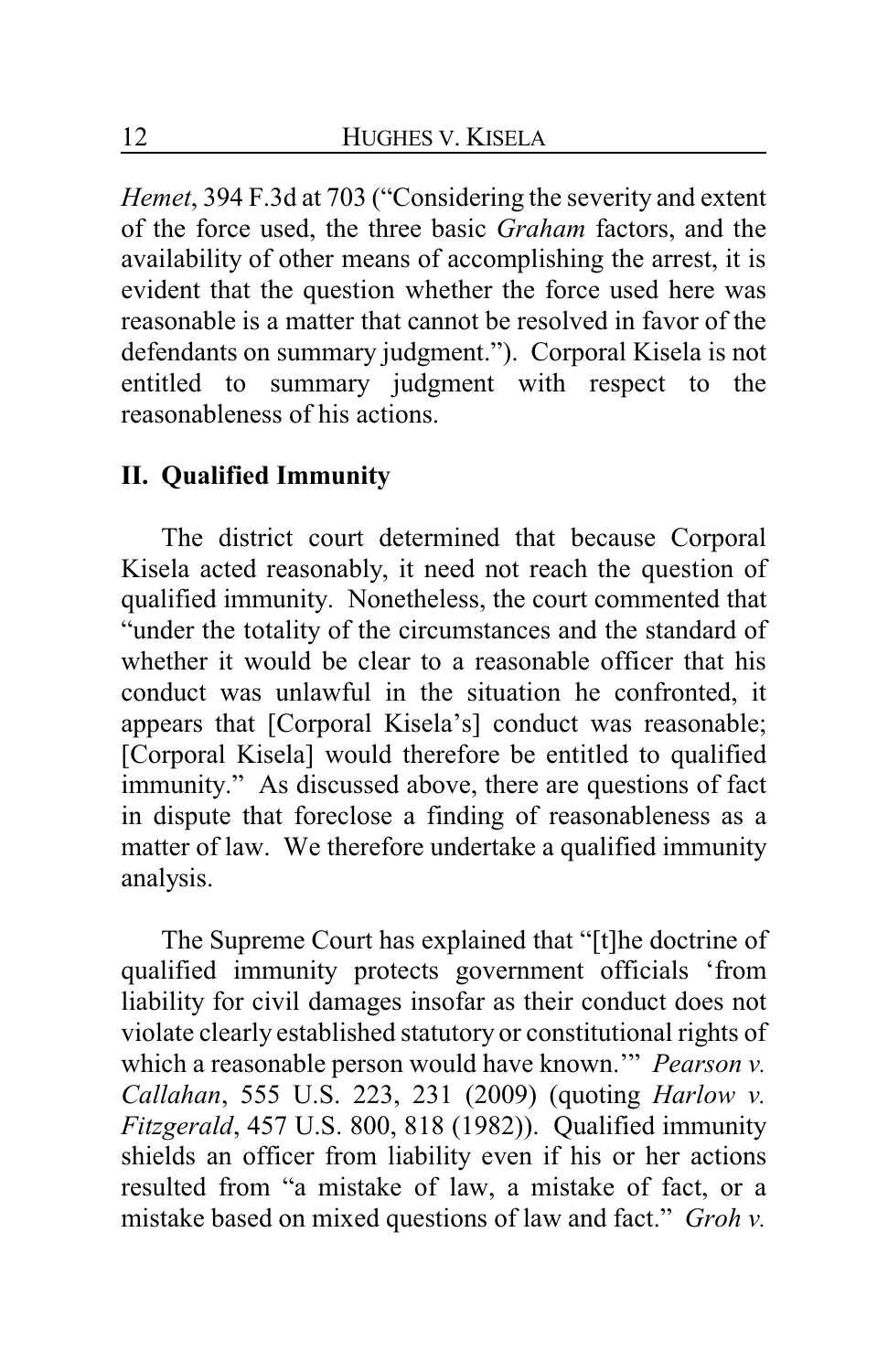*Ramirez*, 540 U.S. 551, 567 (2004) (Kennedy, J., dissenting)). The purpose of qualified immunity is to strike a balance between the competing "need to hold public officials accountable when they exercise power irresponsibly and the need to shield officials from harassment, distraction, and liability when they perform their duties reasonably." *Id.* "Qualified immunity gives government officials breathing room to make reasonable but mistaken judgments about open legal questions. When properly applied, it protects 'all but the plainly incompetent or those who knowingly violate the law.'" *Ashcroft v. Al-Kidd*, 563 U.S. 731, 743 (2011) (quoting *Malley v. Briggs*, 475 U.S. 335, 341 (1986)).

"In determining whether an officer is entitled to qualified immunity, we consider (1) whether there has been a violation of a constitutional right; and (2) whether that right was clearly established at the time of the officer's alleged misconduct." *Lal v. California*, 746 F.3d 1112, 1116 (9th Cir. 2014) (citing *Pearson*, 555 U.S. at 232). Consequently, at summary judgment, an officer may be denied qualified immunity in a Section 1983 action "only if (1) the facts alleged, taken in the light most favorable to the party asserting injury, show that the officer's conduct violated a constitutional right, and (2) the right at issue was clearly established at the time of the incident such that a reasonable officer would have understood [his] conduct to be unlawful in that situation." *Torres v. City of Madera*, 648 F.3d 1119, 1123 (9th Cir. 2011).

Here, the question of a constitutional violation involves disputed facts which, when viewed most favorably to Ms. Hughes, could support a rational jury finding in her favor. We therefore move to the second question: whether the right at issue was clearly established such that a reasonable officer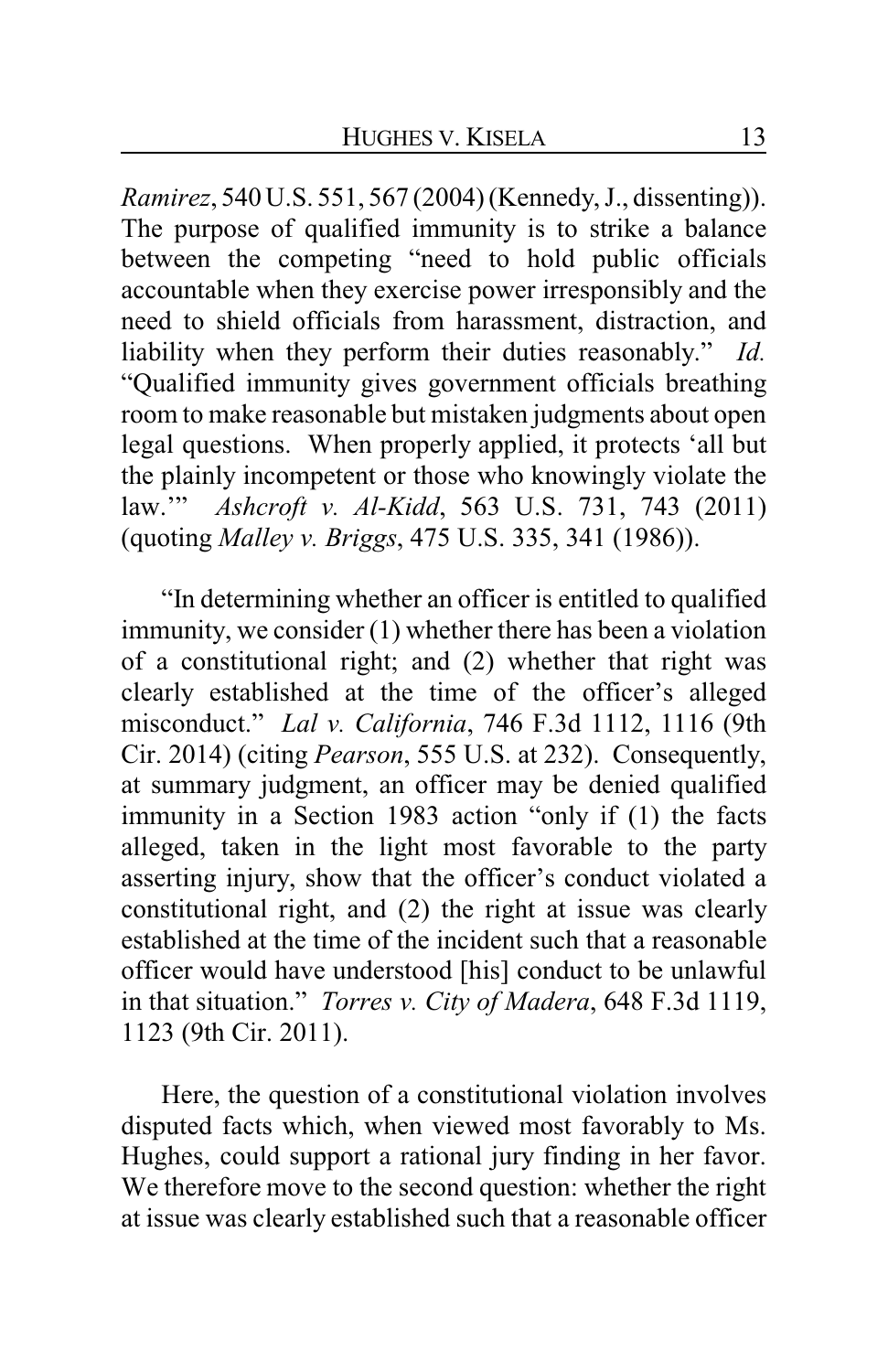would have understood his actions were unlawful. The law does not "require a case directly on point, but existing precedent must have placed the . . . constitutional question beyond debate." *al-Kidd*, 563 U.S. at 740. That said, this Court has acknowledged that qualified immunity may be denied in novel circumstances. *See Mattos v. Agarano*, 661 F.3d 433, 442 (9th Cir. 2011) (citing *Hope v. Pelzer*, 536 U.S. 730, 741 (2002)). "Otherwise, officers would escape responsibility for the most egregious forms of conduct simply because there was no case on all fours prohibiting that particular manifestation of unconstitutional conduct." *Deorle*, 272 F.3d at 1286; *see also Brosseau v. Haugen*, 543 U.S. 194, 199 (2004) (stating that "in an obvious case, these [*Graham*] standards can 'clearly establish' the answer, even without a body of relevant case law").

The most analogous Ninth Circuit case is *Glenn*, 673 F.3d 864, in which an eighteen-year-old man was shot in his driveway by police officers. Police received a report of an agitated, intoxicated man carrying a pocket knife and threatening to kill himself. Although at least one officer was told that the man had calmed down, when police saw him holding the knife to his own neck they drew their guns and screamed for him to drop it. Additional officers arrived at the scene, one of whom shot the man with several beanbags. The impact of the beanbags caused the man to move away from the beanbag fire and toward the house in which his parents were standing. As police had determined that if the man "made a move toward the house with his parents inside, they would use deadly force," they opened fire and killed him. *Glenn*, 673 F.3d at 869.

*Glenn* is similar to this case in several respects. For example: it was not clear that the decedent in *Glenn* was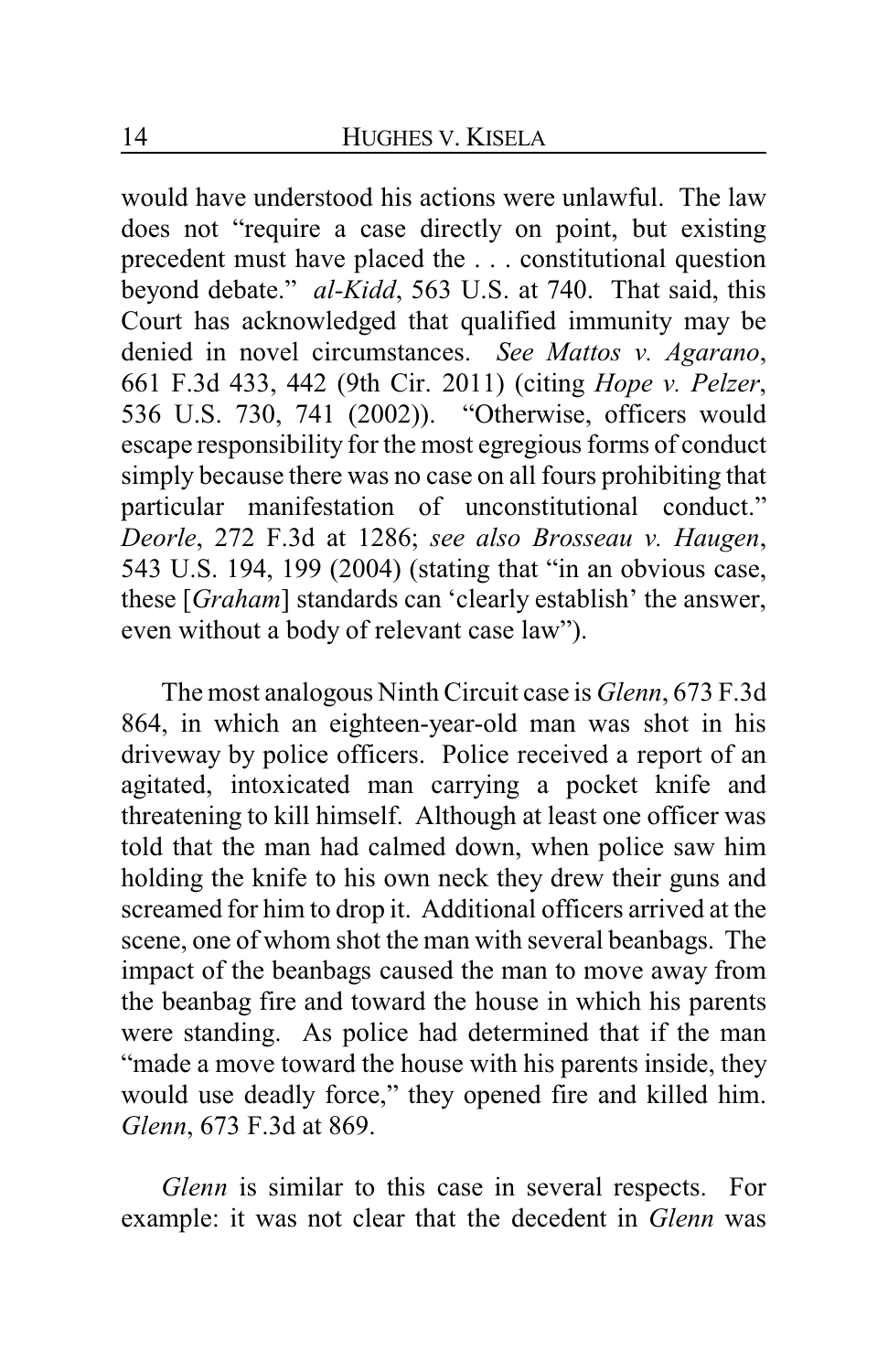actually threatening anyone; no serious crime was being committed; there was no effort to resist or evade arrest aside from failing to put down the knife; the failure to drop the knife may have been the result of confusion by an impaired person; and it might have been reasonable to use less intrusive force. Although the district court had granted summary judgment, this Court remanded *Glenn* for a jury trial. *Id.* at 879–80.

*Deorle*, 272 F.3d 1272, also offers similar facts, though the plaintiff in *Deorle* was acting far more strangely than Ms. Hughes. In *Deorle*, an officer responded to a call about an individual who was drunk and behaving erratically. At different points, the man brandished a hatchet, shouted "kill me," threatened to "kick [a police officer's] ass," and walked around with an unloaded cross-bow. 272 F.3d at 1276–77. Police observed him for five to ten minutes before the man began walking towards an officer with a bottle of lighter fluid. At that point the officer fired a bean bag, permanently blinding the man and fracturing his skull in several places. *Id.* at 1277–78.

As in this case, police in *Deorle* were at the scene to investigate peculiar behavior. Some sort of mental impairment was evident, the suspect was not trying to escape, and the risk of imminent harm was in question. In denying the officer's qualified immunity defense, this Court wrote:

> Every police officer should know that it is objectively unreasonable to shoot . . . an unarmed man who: has committed no serious offense, is mentally or emotionally disturbed, has been given no warning of the imminent use of such a significant degree of force,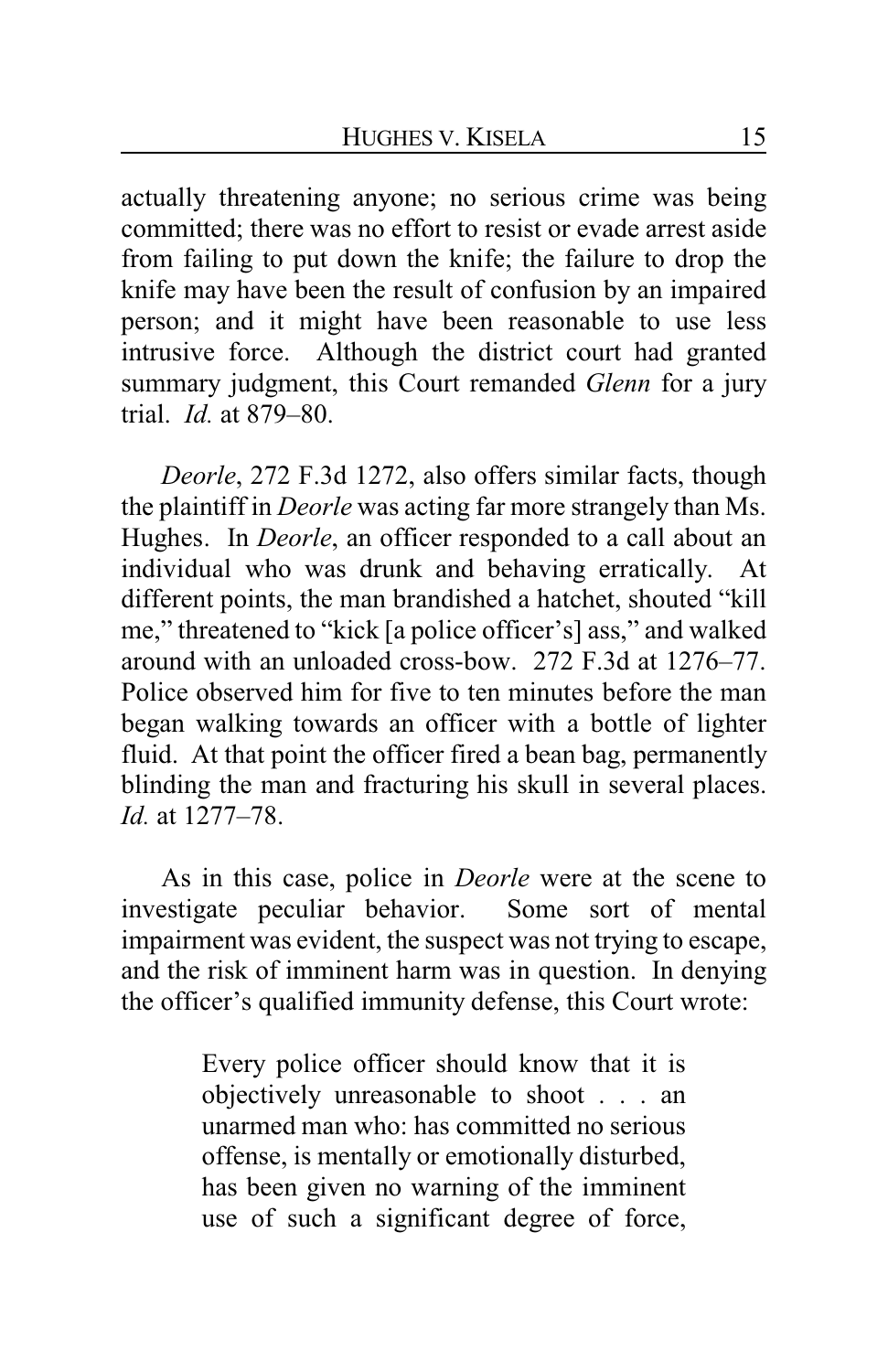poses no risk of flight, and presents no objectively reasonable threat to the safety of the officer or other individuals.

#### *Id.* at 1285.

Here, several of those same determinations are in dispute, namely: whether Corporal Kisela was reasonable in believing that the kitchen knife was a weapon; whether he should have suspected mental health issues; whether the warning was sufficient; and most importantly, whether it was reasonable to believe that Ms. Hughes presented a threat to Ms. Chadwick's safety. If those questions are determined in Ms. Hughes's favor, then Corporal Kisela clearly violated her constitutional right.

Corporal Kisela claims support to the contrary from *Blanford v. Sacramento County,* 406 F.3d 1110 (9th Cir. 2005), in which police had received reports of a man in a ski mask carrying a sword through a suburban residential neighborhood. But that case could not reasonably be relied upon as justifying shooting Ms. Hughes. Mr. Blanford was carrying a two-and-a-half-foot-long Civil War-era cavalry saber and made "a loud growling or roaring sound." *Blanford*, 406 F.3d at 1113. He then walked toward a residence and tried to enter after searching his pockets for keys. Unsuccessful, he turned to a walkway, saw the police officers with guns drawn, and heard them order him to drop the sword. The police shot the man as he rounded the far corner of the house, then again as he tried to enter through another door. After the man continued walking, police fired a third time and severed his spine, rendering him a paraplegic. On those facts, the Court found that the officers were entitled to qualified immunity. *Id.* at 1119.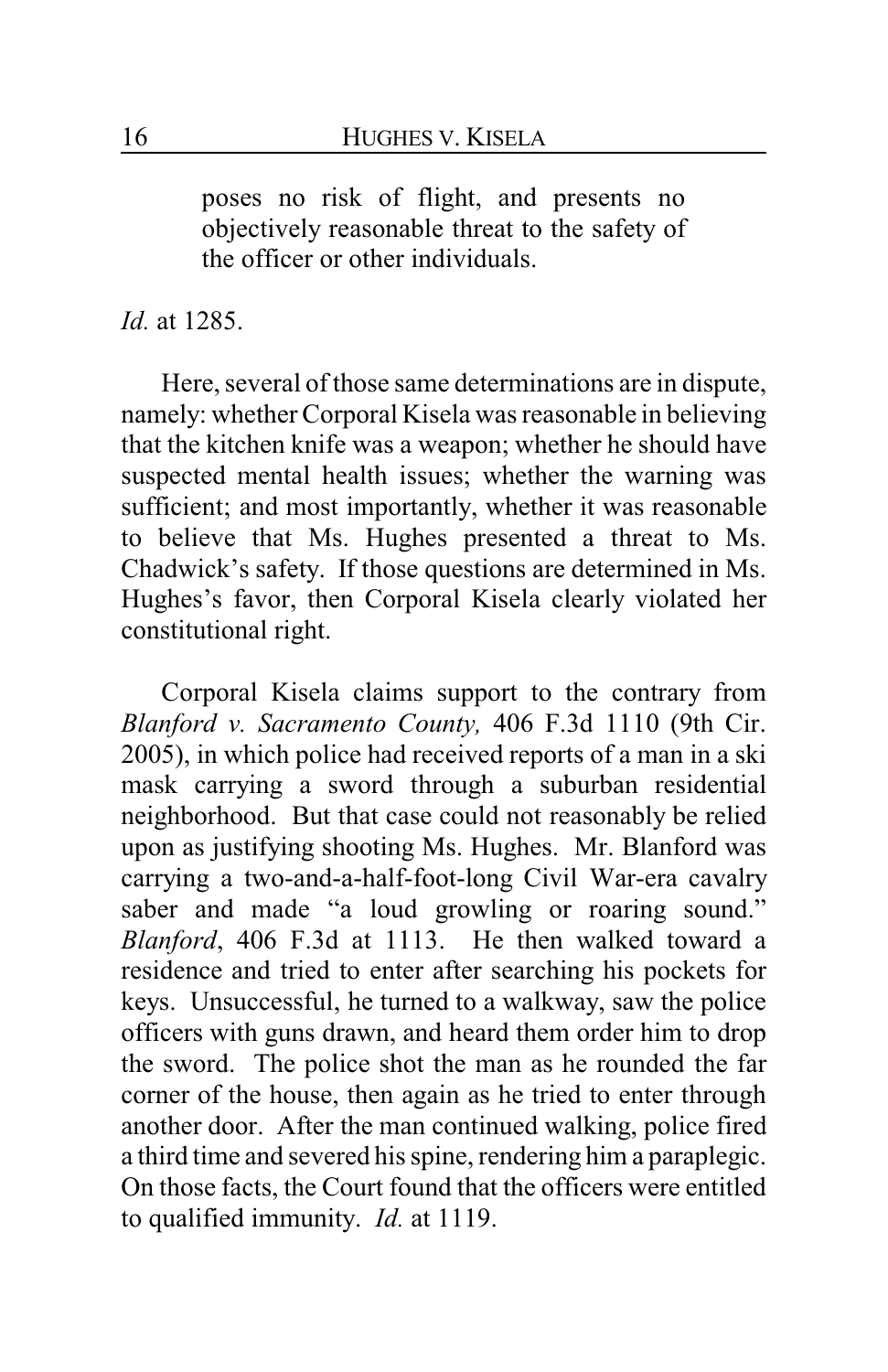This case, when viewing the facts in Ms. Hughes's favor, differs from *Blanford* in several critical respects. Most importantly, in contrast to a clearly disturbed man carrying a sword, Ms. Hughes held a kitchen knife—which has a perfectly benign primary use—down at her side, and according to Ms. Chadwick's affidavit, did not appear either angry or menacing. The only information the police had regarding her use of the knife was that she was carving a tree, not that she was threatening or hurting a person. Mr. Blanford plainly disregarded police orders to drop the weapon. Here, it was apparent to Ms. Chadwick, and there is a fact issue whether it should have been evident to the police, that Ms. Hughes did not understand what was happening when they yelled for her to drop the knife. And in *Blanford* the suspect actively evaded police, while Ms. Hughes made no such attempt to get away.

The application of qualified immunity in this case will depend upon the facts as determined by a jury. The facts, viewed in Ms. Hughes's favor, present the police shooting a woman who was committing no crime and holding a kitchen knife. While the woman with the knife may have been acting erratically, was approaching a third party, and did not immediately comply with orders to drop the knife, a rational jury—again accepting the facts in the light most favorable to Ms. Hughes—could find that she had a constitutional right to walk down her driveway holding a knife without being shot. As indicated by *Glenn* and *Deorle*, as well as the Supreme Court's reference to the "obvious case," *Brosseau*, 543 U.S. at 199, that right was clearly established. Based on the disputed facts, Corporal Kisela is not entitled to qualified immunity.